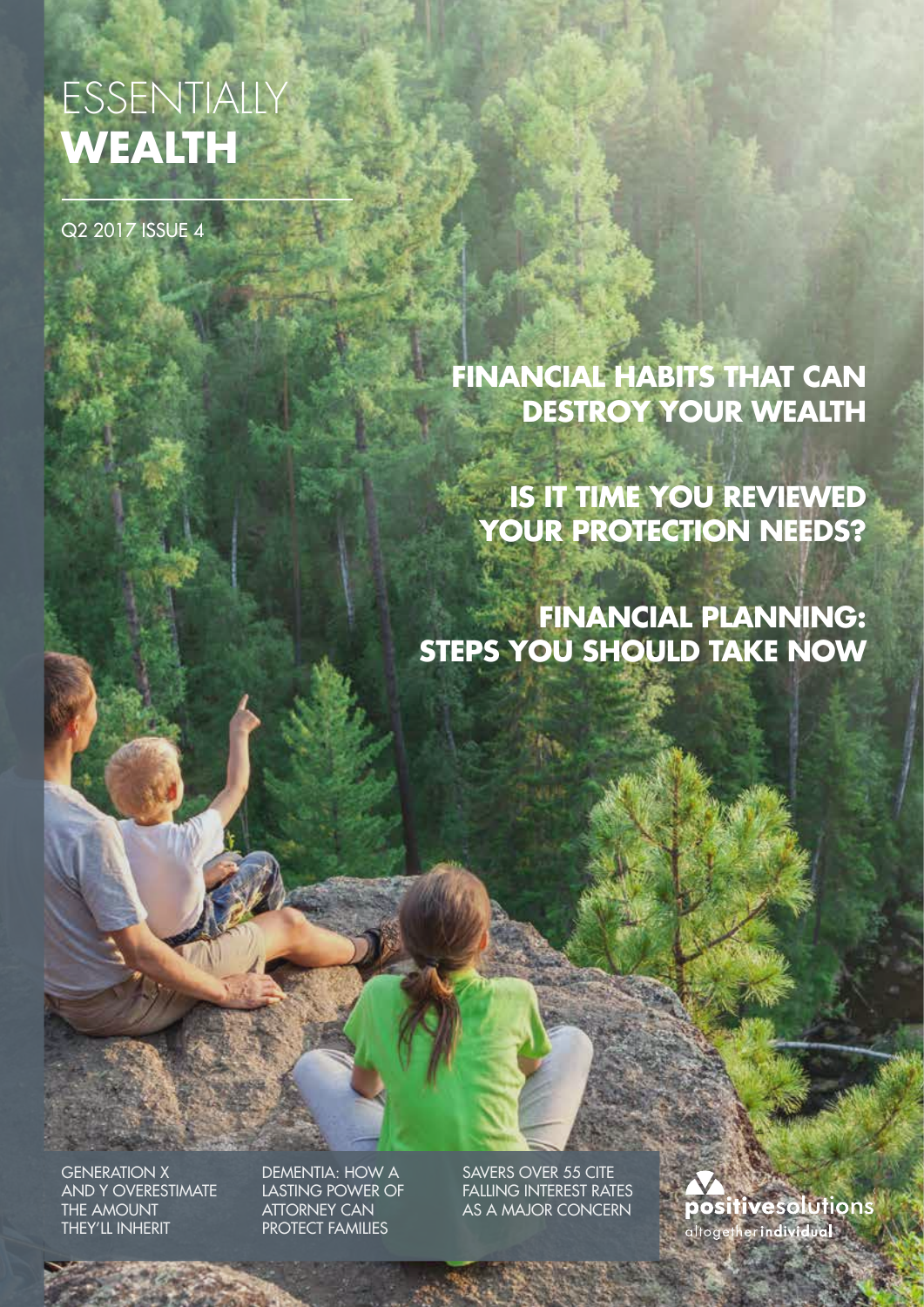# IN THIS ISSUE

| FINANCIAL HABITS THAT CAN DESTROY YOUR WEALTH                   | $\overline{2}$ |
|-----------------------------------------------------------------|----------------|
| UK OFFICE WORKERS SPEND £350 A YEAR ON TEA AND LEAVING PRESENTS | 3              |
| KEY POINTS FROM THE 2017 SPRING BUDGET FOR SAVERS AND INVESTORS | 3              |
| DON'T FORGET TO USE YOUR TAX ALLOWANCES                         | 4              |
| IS IT TIME YOU REVIEWED YOUR PROTECTION NEEDS?                  | 5.             |
| GENERATION X AND Y OVERESTIMATE THE AMOUNT THEY'LL INHERIT      | 5              |
| FINANCIAL PLANNING: STEPS YOU SHOULD TAKE NOW                   | 6              |
| 4.4M MORE WORKERS ARE NOW SAVING FOR A PENSION                  | 6              |
| DEMENTIA: HOW A LASTING POWER OF ATTORNEY CAN PROTECT FAMILIES  |                |
| CONFUSED BY FINANCIAL JARGON? YOU'RE NOT ALONE                  | 8              |
| SAVERS OVER 55 CITE FALLING INTEREST RATES AS A MAJOR CONCERN   | 8              |



# FINANCIAL HABITS THAT CAN DESTROY YOUR WFAITH

We all lead increasingly busy lives and taking time out to tackle our financial bad habits can seem tedious; somehow it never quite gets to the top of our 'to do' list. However, spending just a comparatively small amount of time thinking about our money, and what we could do differently can help make the future more financially secure.

### **Being impulsive**

We all have our little weaknesses, for some it's multiple trips to the coffee shop, for others it's online shopping, visits to the garden centre or match tickets. Whatever life stage you've reached, having a budget to work within will help you keep track of what you spend. This can be important at any age, but if

you're saving hard for a deposit for a property, or planning your retirement finances, it's essential to know where your money goes and how much you can afford to spend.

#### **Not having an emergency fund**

Everyone should have cash put by that could cover three to six months of living costs based on their current expense level. If you dip into this fund, remember to build it back up as soon as you can, especially if your cost of living increases over the years.

#### **Not comparing costs**

Expensive debt can end up eroding your wealth very quickly, so it pays to keep loans and mortgages under regular review. Credit cards can also come with high interest charges, so shopping around for good deals really pays. And although it can seem time consuming, it's important to compare costs for bank accounts, utilities, home insurance, phone and broadband deals too.

#### **Failing to plan**

For many younger people, retirement can seem light years away. In many cases, people only think seriously about their later years when they have reached their peak earnings somewhere in their 40s. Defining your goals, short, medium and long-term, will help you get a feel for how much you should be saving in your early years to make adequate provision for your future. Even small sums saved regularly can make a big difference to your financial future.

### **Not keeping track of investments**

It pays to review your savings and investments from time to time. That way, you won't expose your money to unnecessary risks. Weeding out poorly-performing holdings, and rebalancing the mix of assets that you hold will help to keep your portfolio healthy.

**...SPENDING JUST A COMPARATIVELY SMALL AMOUNT OF TIME THINKING ABOUT OUR MONEY, AND WHAT WE COULD DO DIFFERENTLY CAN HELP MAKE THE FUTURE MORE FINANCIALLY SECURE.**

*If you're making plans for your retirement and would like some professional advice, then please get in touch.*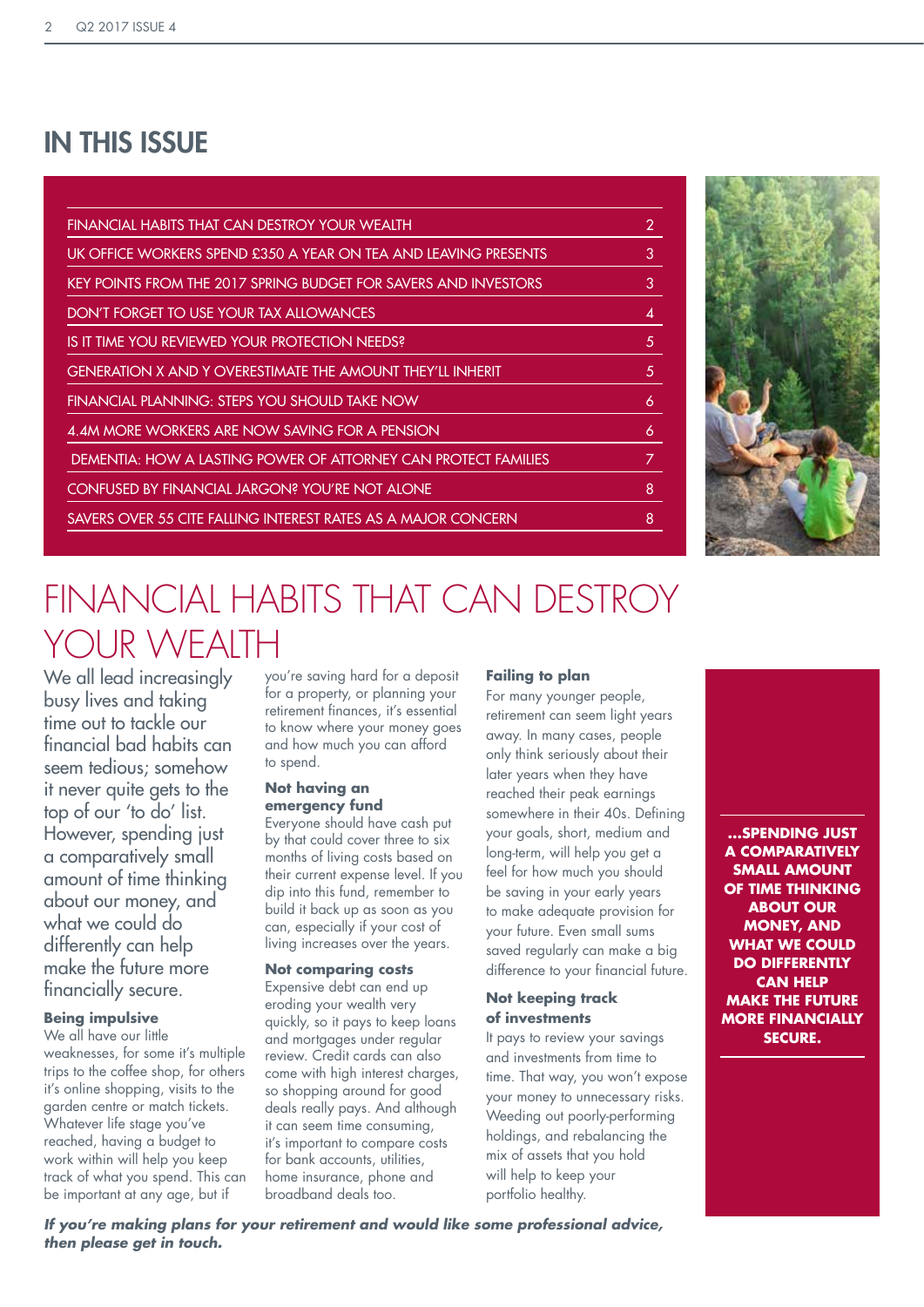

# UK OFFICE WORKERS SPEND £350 A YEAR ON TEA AND LEAVING PRESENTS

Research from Nationwide<sup>1</sup> has found that a typical employee can spend more than £14,000 during their working life on Christmas parties, cards, presents, sponsorships and teas and coffees. That's before factoring in the cost of office clothing, or nights out with colleagues.

These everyday expenses can make it difficult to get into the savings habit. For people trying to save hard for a deposit for a property or other financial goal, the answer can lie in the phrase 'pay yourself first'.

Many people approach savings by putting away what they have left over after paying all their bills. 'Paying yourself first' means routinely and automatically putting money into a savings account before you pay your bills, or purchase anything else. By doing this you are making savings a priority.

Saving regularly into an Individual Savings Account (ISA) comes with added tax advantages too. In addition, the ISA range now includes the Lifetime ISA that can add a valuable 25% bonus from the government to your savings. If you've found yourself confused by financial jargon and could use some practical help, contact us.

# KEY POINTS FROM THE 2017 SPRING BUDGET FOR SAVERS AND INVESTORS

- The Lifetime ISA available from 6 April 2017
- The tax-free dividend allowance will be reduced from £5,000 to £2,000 from 2018–19 (delayed until after the election)
- A three-year NS&I Investment Bond with a market-leading interest rate of 2.2% will be available for 12 months from April 2017

#### **Parents**

- Tax-free childcare will soon be available to working parents and will provide up to £2,000 a year in childcare support for each child under 12
- Working parents in England will also be able to apply for an additional 15 hours of free childcare for three and four-yearolds, bringing the total to 30 hours a week

#### **Education and Research**

- Investment in technical education for 16 to 19-year-olds will rise to over £500 million
- £536 million for new free schools and to maintain existing schools
- £300 million is to be made available for new academic research places and £270 million for research projects into Biotechnology and Driverless vehicles

#### **NHS**

■ £425 million extra investment in the NHS in the next three years to support local services

#### **Businesses**

- £435 million to support businesses affected by the business rates relief revaluation
- Small businesses and landlords under the VAT threshold will have an extra year to prepare for Making Tax Digital

#### **Broadband**

■ £16 million for a new 5G mobile hub and £200 million for full-fibre broadband networks

#### **Consumer Affairs**

Introduction of a Green Paper to protect consumers by simplifying the published Terms and Conditions used by businesses

### **Economic Outlook**

- The Office for Budget Responsibility (OBR) forecasts the UK economy will grow by 2% in 2017
- Overall borrowing for 2017 is forecast at £51.7bn, which is £16.4bn lower than the Autumn Statement forecast
- National debt is estimated for 2017 at 86.6% of GDP and then 88.8% for 2018
- UK's national debt now stands at almost £1.7 trillion or a sobering £62,000 per household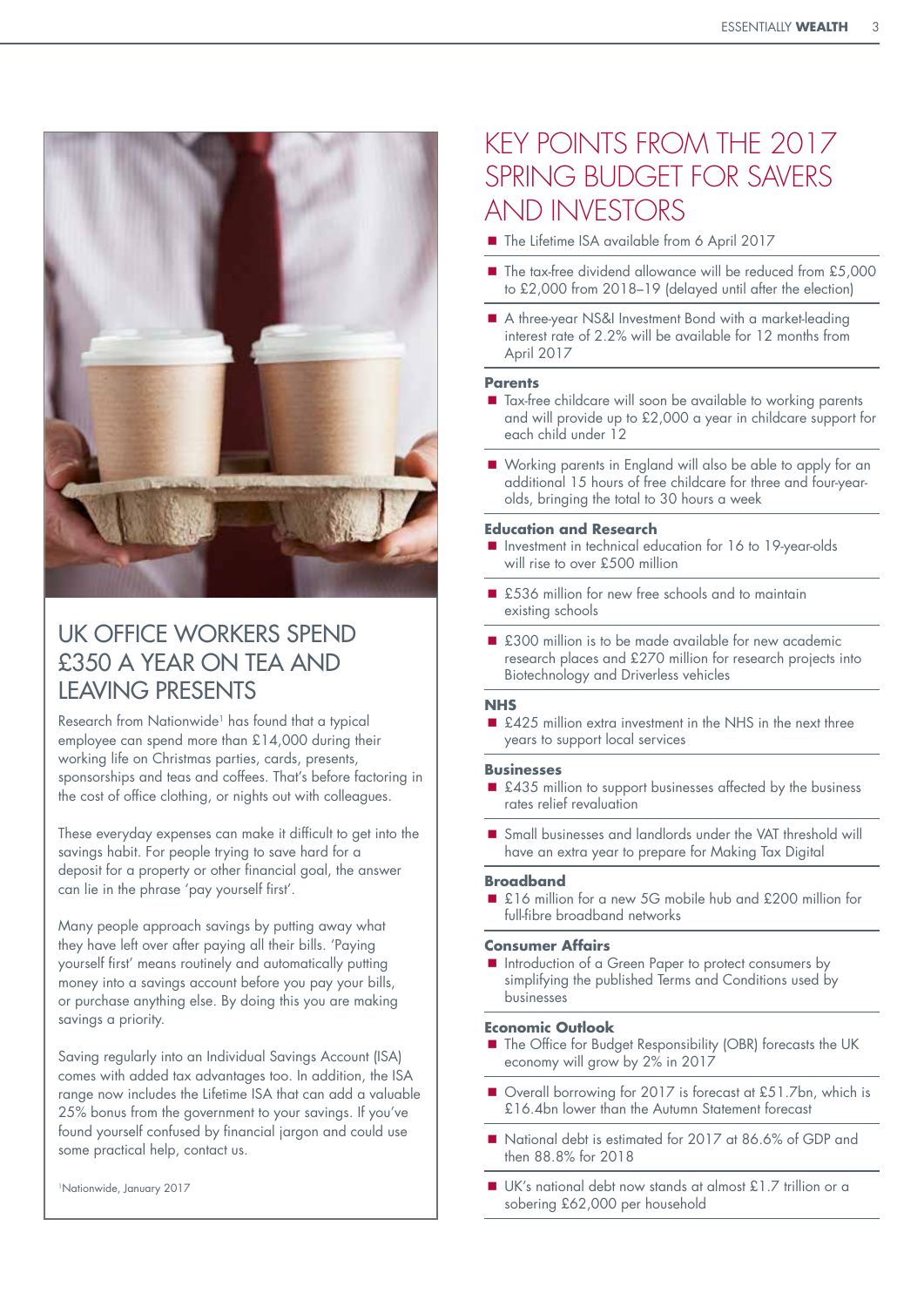

# DON'T FORGET TO USE YOUR TAX ALLOWANCES

Each year, UK taxpayers waste billions of pounds by paying tax unnecessarily or failing to claim tax relief that was due to them. With the advent of the 2017–18 tax year, it's worth spending time thinking about the tax allowances that are available on savings and investments, and aiming to put them to good use during the year.

#### **Personal allowance**

This is the amount of income you can earn or receive in a year without paying tax and, for 2017–18, is £11,500.

#### **ISAs**

From 6 April 2017, the annual overall ISA allowance rose to £20,000. The tax-efficient ISA range now includes the Lifetime ISA with an annual contribution limit of £4,000 designed to help those under 40 save for a first

home, or build up savings to age 60. It offers a 25% bonus from the government on contributions made until age 50. When it comes to saving for a child, the tax-free annual limit for a Junior ISA is £4,128.

It's worth remembering that there is no Capital Gains Tax to pay when you sell shares or units held in an ISA.

#### **Dividends**

For the 2017–18 tax year, the first £5,000 you receive in non-ISA dividends is also tax-free.

#### **Personal savings**

For a basic-rate taxpayer, the first £1,000 of savings interest received is tax-free. For higherrate taxpayers, the threshold is £500.

#### **Capital gains tax (CGT) allowance**

The allowance has increased, meaning gains under £11,300 are tax-free. Married couples and civil partners who own

assets jointly can claim a double allowance of £22,600.

## **Pensions**

The higher your tax rate, the more tax relief you could receive. You can get tax relief on private pension contributions up to 100% of your relevant earnings, and the standard annual allowance on which tax relief is available is £40,000, tapering to £10,000 for the highest earners.

### **Gifts that are automatically free from Inheritance Tax**

Each financial year you can make gifts of up £3,000 (in total, not per recipient). Gifts of £250 to any number of people are exempt. Each parent of a bride or groom can give up to £5,000; grandparents or other relatives can give up to £2,500 and any well-wisher can give £1,000. Gifts to registered charities and political parties are also exempt.

**WITH THE ADVENT OF THE 2017–18 TAX YEAR, IT'S WORTH SPENDING TIME THINKING ABOUT THE TAX ALLOWANCES THAT ARE AVAILABLE ON SAVINGS AND INVESTMENTS, AND AIMING TO PUT THEM TO GOOD USE DURING THE YEAR.** 

*Tax treatment depends on individual circumstances. Tax treatment, rates and allowances are subject to change. The value of pensions and the income they produce can fall as well as rise. You may get back less than you invested.*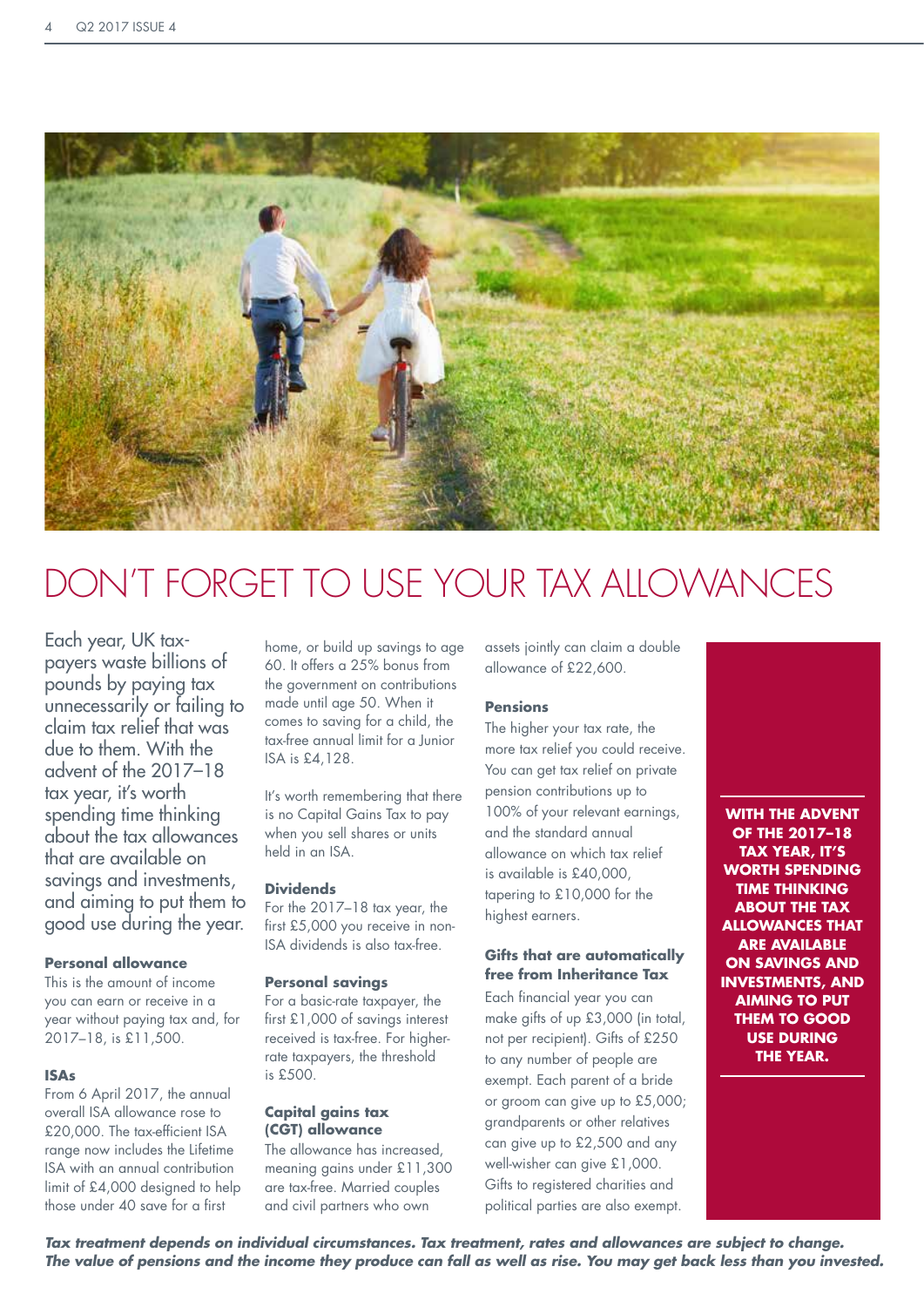# IS IT TIME YOU REVIEWED YOUR PROTECTION NEEDS?

Many people are introduced to the benefits of life insurance when they sign up for their first mortgage. Having taken the important step of putting cover in place that would ensure that their mortgage would be repaid in the event of their death, they often put the policy away in a safe place and don't give it another thought for many years.

However, we all experience life-changing events such as having children, buying our next house, taking on more debt or changing jobs. Before we know it, we're contemplating retirement.

Many people don't think about reviewing their policy, but forgetting to do so could mean that your family won't have enough money to pay the mortgage or meet the bills if you die. It could also mean that you're paying more for your premiums

than perhaps you need to, as there may now be more cost-effective policy options available to you.

## **Policies tailored to your needs**

Life insurance comes in various forms and can be combined with other types of cover to cater for a range of needs. So, besides providing a lump sum on death, you can take out cover to protect against the diagnosis of a critical illness, accident, incapacity or unemployment, or to provide income protection.

It can be a good idea to write your life policy 'in trust'. This simple formality ensures that the proceeds would go directly to your beneficiaries on your death, avoiding inheritance tax and the need to obtain probate before the funds are payable.

So, if you've had your policy for a few years and your circumstances have changed, then why not ask us for a review? Doing so will ensure you have the right policies in place to protect your financial future.



*Your home or property may be repossessed if you do not keep up repayments on your mortgage*

# GENERATION X AND Y OVERESTIMATE THE AMOUNT THEY'LL INHERIT

Relying on an inheritance to fund your retirement could prove to be a risky strategy. Whilst many people polled for a recent survey<sup>1</sup> expected to receive more than £100,000, this assumption could prove wide of the mark. Figures from the Office for National Statistics2 show that only one in ten people inherit more than £125,000.

Increased longevity and the mounting cost of nursing and residential care could mean that the older generation has substantially less to leave to their heirs.

## **How to plan for the future**

Many people postpone retirement planning until they reach their mid-40s. Arguably, pension planning should begin the day you start work. Even small sums saved regularly early on in your career can mount up over the years to create a reasonable pension fund.

Recent changes in legislation, including the introduction of auto-enrolment pensions and the advent of the Lifetime .<br>ISA, provide greater tax-efficient opportunities to plan and save for life's major financial events, like buying a property or building up a fund for your retirement.

### *If you're making plans for your retirement and would like some professional advice, then please get in touch.*

1Old Mutual Wealth 2017 2ONS, Inheritance in Great Britain 2013

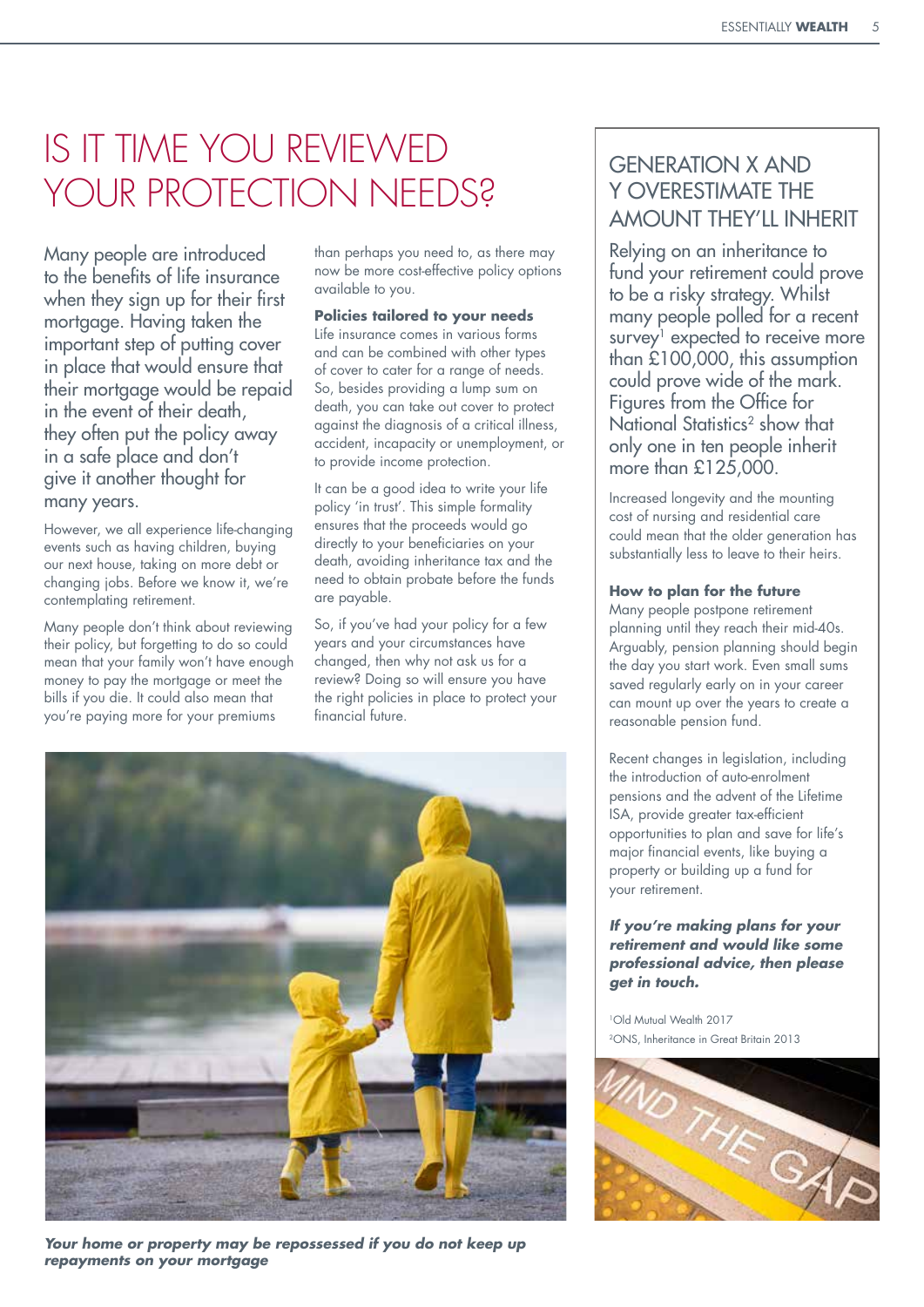# FINANCIAL PLANNING: STEPS YOU SHOULD TAKE NOW



This can be a good time of the year to focus on your financial goals. We all have things we'd like to achieve in our lives, both in the short and longer term, and there are things you should do, and new developments you should be aware of, when putting your plans in place.

## **Make your wishes known**

Have you made your Will? If so, is it up-to-date? Dying intestate could mean that those dearest to you receive nothing, while distant relatives you hardly know might stand to inherit your wealth.

Do you have a Lasting Power of Attorney in place? It's good advice to make arrangements whilst you have the mental capacity to do so. That way, if there comes a time when you are unable to make decisions about your finances or welfare, you have

someone you trust who can step in and legally act as your attorney, and make sure your wishes are carried out.

### **Think about your Inheritance Tax position**

With property prices remaining high, many more people will find that their estate falls within the scope of Inheritance Tax (IHT), so planning to minimise the incidence of the tax makes good financial sense. With more and more parents and grandparents looking to pass on wealth to family members during their lifetime, it's important to be aware that these gifts of money can potentially attract IHT. From April, in addition to the nil-rate band of £325,000, there is the main residence nil rate band, commonly called the family home allowance. By 2020 this will reach £175,000. However, if you're planning to leave your property to those who aren't your direct descendants, like nephews, nieces or cousins, then the family home allowance won't apply.

## 4.4M MORE WORKERS ARE NOW SAVING FOR A PENSION

When it comes to savings, it was generally assumed that the older generation was better at making provision for the future. This may no longer be the case. Over  $4.4$  million<sup>1</sup> additional workers have started saving into a workplace pension following the introduction of autoenrolment schemes, meaning that more than 15 million people have the security of a workplace pension. Opt-out rates for auto-enrolment schemes are lower than expected. So, the decade-long decline in the number of people saving for retirement may be halting.

Auto-enrolment is bringing a large percentage of the younger generation into workplace pensions. This is creating, for the first time, a new cohort of savers who are engaging with their retirement from a much earlier age. With thousands of them eligible to join pension schemes over the next few years, their savings could outstrip those of previous generations.

## **Saving into an auto-enrolment scheme**

By 6 April 2019 the total minimum contribution will be 8%, made up of 3% from the employer, 4% from the worker and 1% from tax relief. It's important for younger workers to realise that the contributions made by their employer represent 'free money', giving them a greater incentive to join their workplace scheme.

Although it would be hard not to view autoenrolment as a very positive step in providing pensions for many more workers than ever before, the Pensions Policy Institute has voiced concerns that saving at the minimum contribution rate of 8% may not provide sufficient pension in some cases. The important point to remember is that any pensions or savings arrangement needs to be reviewed on a regular basis to ensure that it remains on track.

1IFS, Retirement Saving Consortium, 2016



*Tax treatment depends on individual circumstances. Tax treatment, rates and allowances are subject to change.*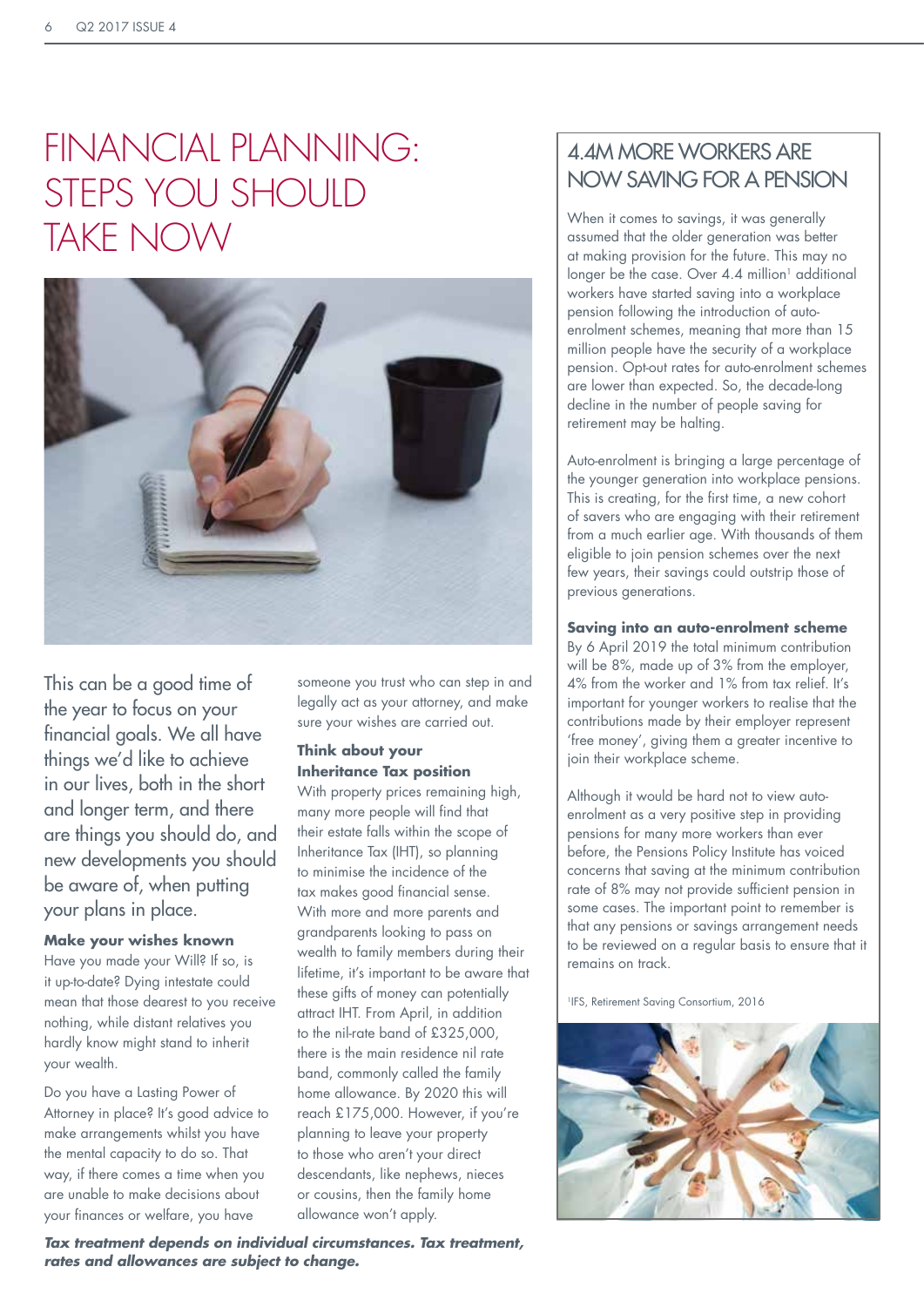# DEMENTIA: HOW A LASTING POWER OF ATTORNEY CAN PROTECT FAMILIES





With dementia and Alzheimer's disease now officially the biggest cause of death in England and Wales<sup>1</sup>, more families are protecting their future by creating Lasting Powers of Attorney while they have the mental capacity to do so.

A Lasting Power of Attorney (LPA) enables you to choose the person or people who would make decisions which affect you, if you are not able to do this for yourself. LPAs make things easier for family and relatives if you

lose capacity, helping ensure that decisions that affect you would be made in your best interests, and that your affairs, both your finances and your health, are managed in the way you would have wanted. These documents are straightforward to draw up, and one or more people can be appointed to act as attorney.

Without an LPA or a valid pre-October 2007 Enduring Power of Attorney (finances only), someone would have to apply to the Court of Protection to be appointed as your Deputy, a process that can be expensive and time-consuming, often taking up to six months to complete.

1Office for National Statistics 2015

**A LASTING POWER OF ATTORNEY (LPA) ENABLES YOU TO CHOOSE THE PERSON OR PEOPLE WHO WOULD MAKE DECISIONS WHICH AFFECT YOU, IF YOU ARE NOT ABLE TO DO THIS FOR YOURSELF.**